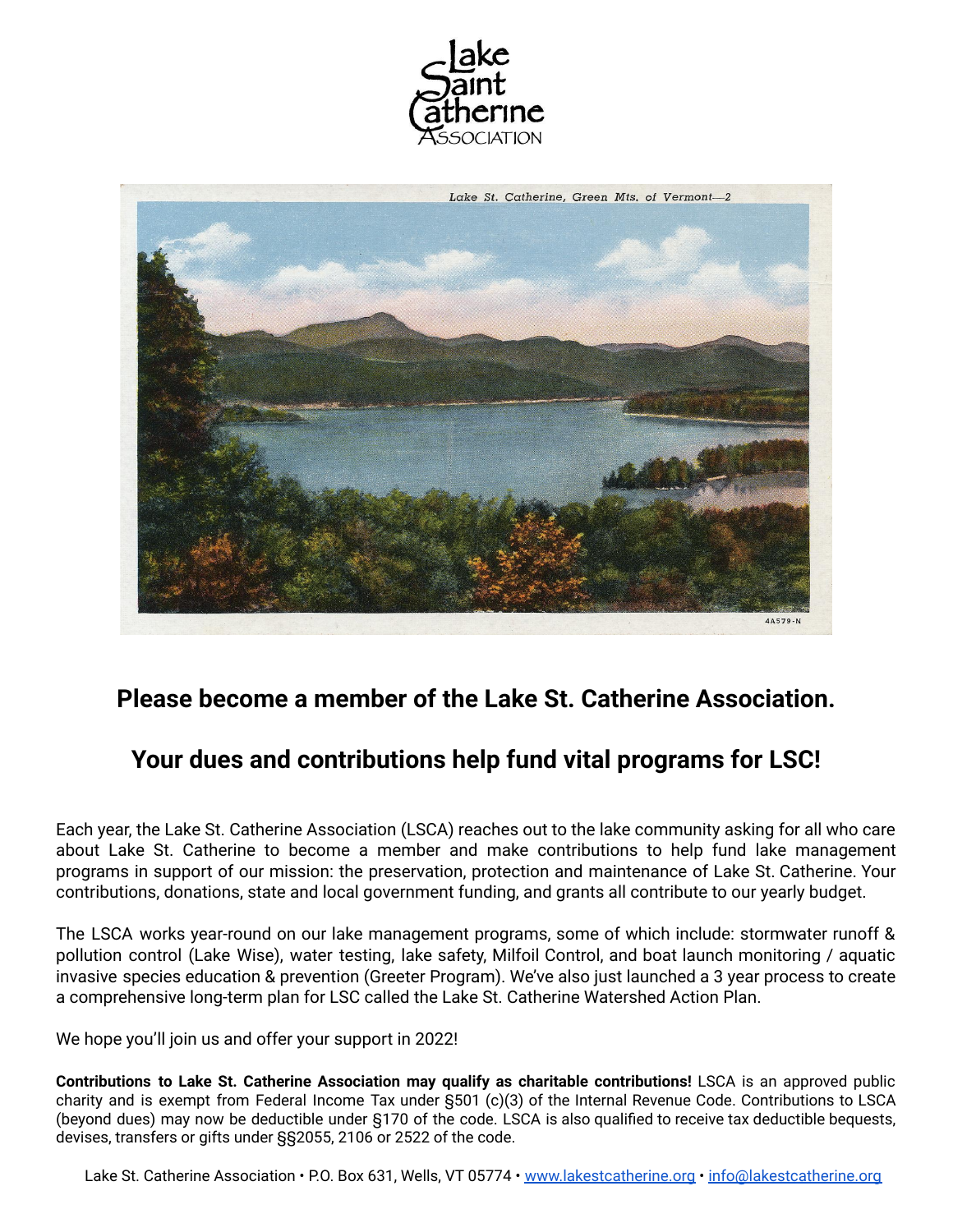

# **2022 Membership Application**

### **2022 Dues Schedule**

Cottage owner \$100 per cottage Business Sponsor **\$200** Unimproved lot owner (no dwelling)  $\sim$  \$50 Supporter of Lake St. Catherine  $$35$ (family members of property owners, renters, recreators)

Contributions to the LSCA in excess of the annual dues qualify as charitable contributions and may be tax deductible!

Many employers have a matching program for charitable contributions - we encourage you to check into this!

(LSCA is an approved public charity under §501 (c)(3) of the Internal Revenue Code.)

### **There are 2 easy ways to become a member or renew your membership:**

- 1. Visit lakestcatherine.org, click on Membership, and fill in the online form to pay by credit card
- 2. Fill out the form below, include your payment, and mail to PO Box 631, Wells, VT 05774

| <b>DUES AMOUNT:</b><br><b>ADDITIONAL CONTRIBUTION:</b> |  |
|--------------------------------------------------------|--|
| <b>TOTAL ENCLOSED:</b>                                 |  |
| <b>Owner:</b>                                          |  |
| Lake 911 Address:                                      |  |
| <b>Lake Phone:</b>                                     |  |
|                                                        |  |
| <b>Permanent Phone:</b>                                |  |
| *Email Address:                                        |  |

\* Please be sure to provide your email address so we can keep you up-to-date with LSC news and updates! Your email address is also your username to log into your account on the lakestcatherine.org website.

Please complete this form and send along with your check payable to Lake St. Catherine Association to:

### **Lake St. Catherine Association** PO Box 631

Wells, VT 05774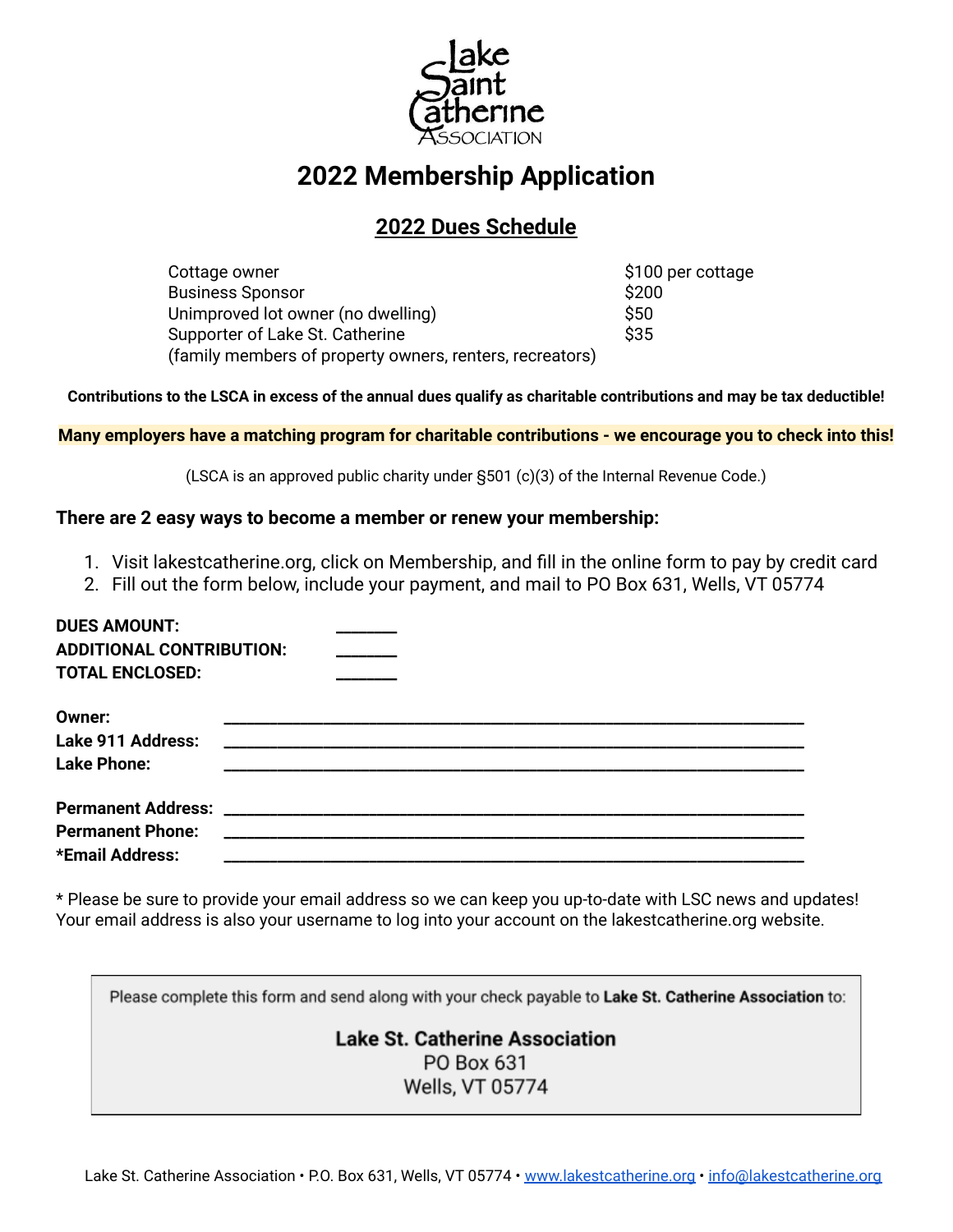

#### **2021 LSCA Year In Review Summary**

At the end of each season, we like to take some time to present a recap of the work performed by the LSCA for Lake St. Catherine on behalf of the lake community and our membership. What you'll read below are summaries of the projects and activities. We encourage you to visit our website and click on our Blog to read the detailed accounts. It was another busy year! We'll do our best to recount the year chronologically.

#### **Highlights**

Membership: We had a great membership drive this year - THANK YOU FOR YOUR SUPPORT! In 2021, we had 372 members, with an average contribution of \$202.12. This represents the highest number of members and dollars contributed that we've received in many years. Can we reach 400 members next year? This will be our ambitious goal as we continue to reach out to LSC property owners, and promote additional membership levels for family members of property owners, renters, and those who use the lake for recreation. We'd also like to thank long-time LSCA Treasurer Elaine Bagley who retired from the board in August. Our members know Elaine would send you your membership package each year, including her very popular hand-written thank you notes (which we endeavor to continue). Please note that all correspondence with the LSCA and membership dues should be mailed to PO Box 631, Wells, VT 05774.

Little Lake Fundraiser: Throughout 2020, the LSCA and LSCCF had been working together to discuss the best ways to mitigate milfoil, resulting in a 3-year plan to get it under control in Little Lake. In mid March, we launched a fundraiser in support of this plan. Year 1 of the plan included a 70 acre milfoil treatment in Little Lake using the herbicide ProcellaCOR which was estimated to cost \$36,000. We each agreed to contribute \$12,000 for a total of \$24,000. This left \$12,000 to cover the full cost of. The lake community immediately stepped up to support this plan, and in just over a week, we exceeded the \$12,000 goal in donations! The treatment was very successful, and we were so happy to see and hear the comments about how good Little Lake looked this summer. Details about the Little Lake treatment and our lake-wide milfoil control efforts are included below in the Milfoil Control section. Thank you for your support of this plan for Little Lake! We will begin work on year 2 soon, and we'll keep you up-to-date on the plans as they become available.

Little Lake Webinar: Just over a week after the Little Lake fundraiser launched, the LSCA and LSCCF hosted a webinar for the lake community to discuss the 3-year milfoil control plan for Little Lake, and to introduce the expansion of the Lake Wise Program into Little Lake. Representatives from both groups presented the plans for both projects and fielded questions from the attendees. We were also able to announce the great news that year 1 of the 3-year milfoil control plan had been fully funded. This webinar was recorded and can be viewed on our website.

The Lake Wise Program: In 2021, the LSCA expanded the Lake Wise program into Little Lake. Using a grant received from the Lake Champlain Basin Program (LCBP), the LSCA and LSCCF encouraged lake residents to have their shoreline and property assessed as part of the program. Lake Wise is a program developed by Vermont's Lakes and Ponds Program to recognize outstanding efforts by homeowners who live along a lakeshore to protect the water quality and habitat along the shoreline and within the near-shore area of the lake. Runoff from storms can carry phosphorus, sediments, and other pollutants into the lake causing numerous issues. As part of the 2021 program, the Poultney Mettowee Natural Resources Conservation District (PMNRCD) performed 20 assessments, and implemented 22 projects, which included: 340 feet of shoreline buffers containing 412 native plants, and 40 live stake cuttings. Four property owners qualified for the Lake Wise Award this year, bringing the total to 16 on LSC! Please email us if you'd like to participate in Lake Wise this year!

Watershed Action Plan: In late May, we were thrilled to announce that we had earned a grant from the LCBP to create a Watershed Action Plan for LSC. In partnership with the PMNRCD, the LSCA will use this 3-year grant to hire and partner with lake experts to perform various in-lake and watershed based measurements, testing, and studies to identify current or potential future issues and design a comprehensive, long-term plan to address them. The LSCA is now poised to integrate our existing programs into a broader watershed plan with a focus on the prevention of pollutant loads (phosphorus, nitrogen, sediments) that enter into LSC from sources outside the waterbody. We plan to use the success of these building blocks to expand our work in the watershed and focus on prevention for the future. Work on this ambitious project for Lake St. Catherine began in January.

Lake St. Catherine Association • P.O. Box 631, Wells, VT 05774 • [www.lakestcatherine.org](http://www.lakestcatherine.org) • [info@lakestcatherine.org](mailto:info@lakestcatherine.org)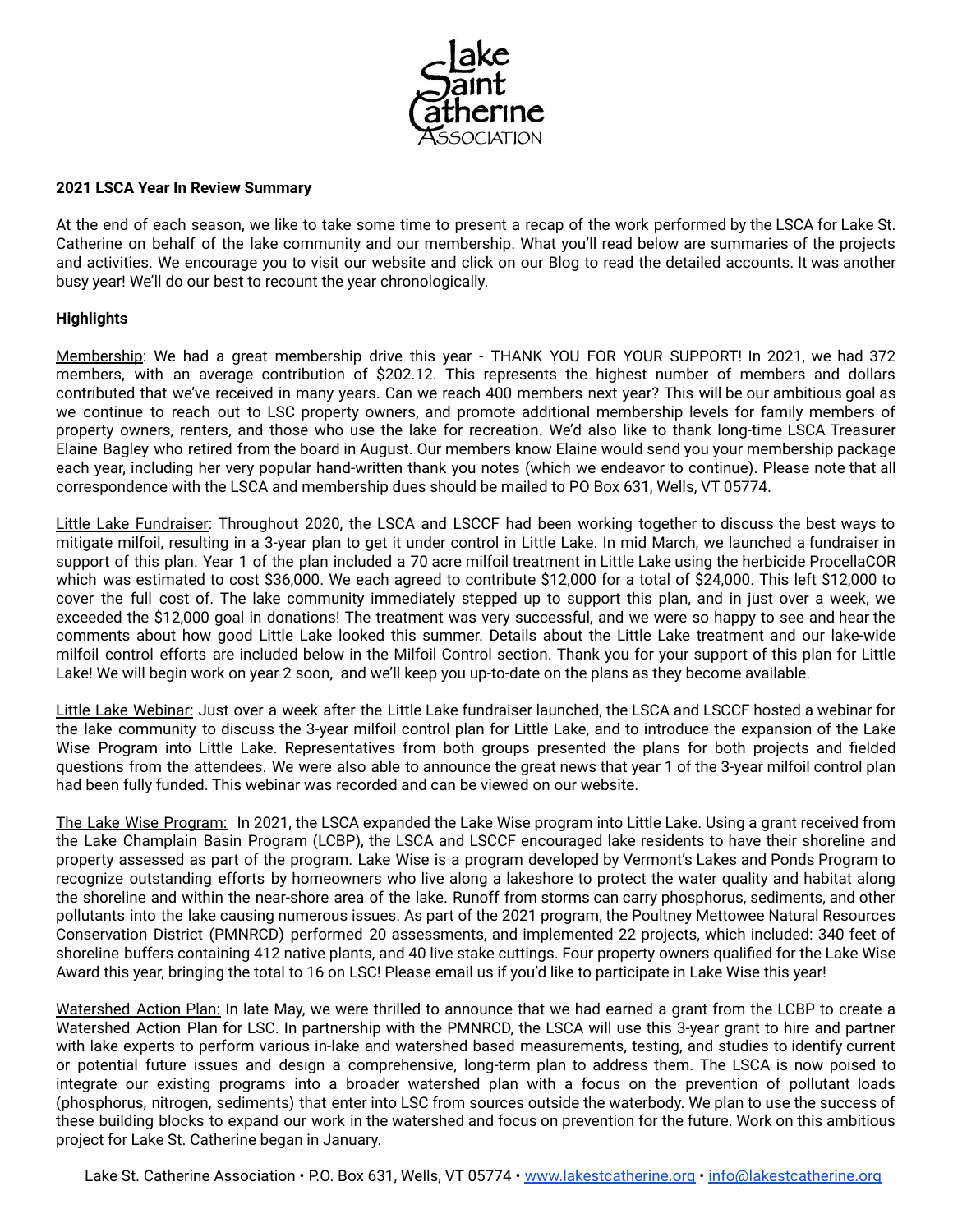

Boat Launch Monitoring - Greeter Program: Our Greeter Program is very important to the health of Lake St. Catherine. Our Greeters have been trained to identify aquatic invasive species (AIS) - like spiny waterflea, asian clams, water chestnut, starry stonewort and zebra mussels (many of which are only a lake away) - to stop them from entering LSC. Each year, they do a fantastic job checking vessels at the boat launches, and educating the lake community on the dangers of invasive species for Lake St. Catherine. They are on duty from Memorial Day through Labor Day - working on Friday, Saturday and Sunday. They also cover holidays and fishing tournaments. Although we expanded monitoring hours at both the Fish & Wildlife boat launch in Wells, and at the State Park in Poultney, our Greeters inspected far fewer boats in 2021 as compared to 2020, likely due to rainy weather on weekends, and a decrease from the all-time highs of boat launches in 2020. The percentage of boats retrieved from the lake that had milfoil present dropped from 13% to 6%, probably due to the milfoil treatment in Little Lake and the work of the cleanup volunteers throughout the summer.

Milfoil Control: Each season, the LSCA implements a Milfoil Control Program to keep milfoil in check in Lake St. Catherine using a combination of spot herbicide treatments and DASH (Diver Assisted Suction Harvesting). This year, we expanded our program to include: An educational campaign, and a community meeting at the Wells Lakeside Park to inform lake residents and boaters of best practices to limit the spread of milfoil, partnering with the LSCCF and arranging a 3-year plan to address the milfoil in Little Lake, and a Milfoil Cleanup Community Day in which volunteers collected floating milfoil and other weeds to deposit at drop-off points in the Channel and on Little Lake. In late September, our contractor SOLitude Lake Management performed a comprehensive, 2 day lake-wide aquatic vegetation survey to both evaluate the performance of our milfoil control efforts, and to assess the overall state of aquatic plants in Lake St. Catherine. We hope you'll look through the full report on our website, but here are some quick stats: Milfoil cover percent is at its lowest point for the entire lake since 2010 at 3%. For reference, before the whole lake treatment in 2004, the milfoil cover percent for the entirety of Lake St. Catherine was 49%. In Little Lake, milfoil cover percent was at 5%, down from 36% in 2020. Also in Little Lake, milfoil frequency of occurrence was at 28%, down from 98% in 2020. A potential treatment in Little Lake in 2022 is estimated at approximately 25 to 30 acres (the 2020 treatment area was 70.2 acres). With the exception of a few areas in the Big Lake at which milfoil was found, only trace levels were seen (single stems). Based on the data, and the results we've all seen throughout the whole of Lake St. Catherine, our Milfoil Control Program had a very successful year. The ProcellaCOR treatments were highly effective, and our DASH team did another great job this year. You got involved as well by participating and volunteering to collect floating milfoil from July to September as part of our Milfoil Cleanup Community Day, along with folks removing milfoil from their props, their shorelines, and if it happened to float by their dock. In early May, the lake will again be surveyed for milfoil growth, and the plan for 2022 will be created.

Grants: In May, when we were notified that we had earned the \$38,224 grant to create a Watershed Action Plan for Lake St. Catherine, it was the largest grant the LSCA had ever received. We are happy to report that in December, we were informed that we have been awarded a \$49,000 Clean Water and Healthy Ecosystems Projects Planning grant from the LCBP which will be used to fund the planning, prioritization, outreach, design, and budgeting of projects identified in the Lake St. Catherine Stormwater Master Plan (SWMP)! We have also applied for another 5 grants to support our work in 2022, and we are awaiting word. We have been working hard over the fall to bring grant funds to Lake St. Catherine for 2022!

Other Initiatives: Other initiatives included: two free boating license classes, placement and maintenance of the buoys and markers around the lake, a meet & greet with our Game Warden, the 9th Annual LSCA Boat Parade, Dockside Chats with LSCA Trustees, the Annual LSCA Membership Meeting & Dinner, spring and fall newsletters, organizing volunteers for community events like Green Up Vermont Day, Lake's End Dam Cleanup, and Milfoil Cleanup Community Day, and constant communication of LSC news via our website www.lakestcatherine.org.

#### **Thank You For Your Support**

Thank you to everyone who supported us this year. We hope you found our efforts in 2021 for Lake St. Catherine to be worthy. 2022 is going to be a busy year, and we cannot wait to get started! We hope to earn your support again in 2022. Be on the lookout for our Membership Drive which will begin in early February. Please keep yourself healthy and be well. We'll see you at the lake soon,

#### - The Trustees of The Lake St. Catherine Association

Lake St. Catherine Association • P.O. Box 631, Wells, VT 05774 • [www.lakestcatherine.org](http://www.lakestcatherine.org) • [info@lakestcatherine.org](mailto:info@lakestcatherine.org)